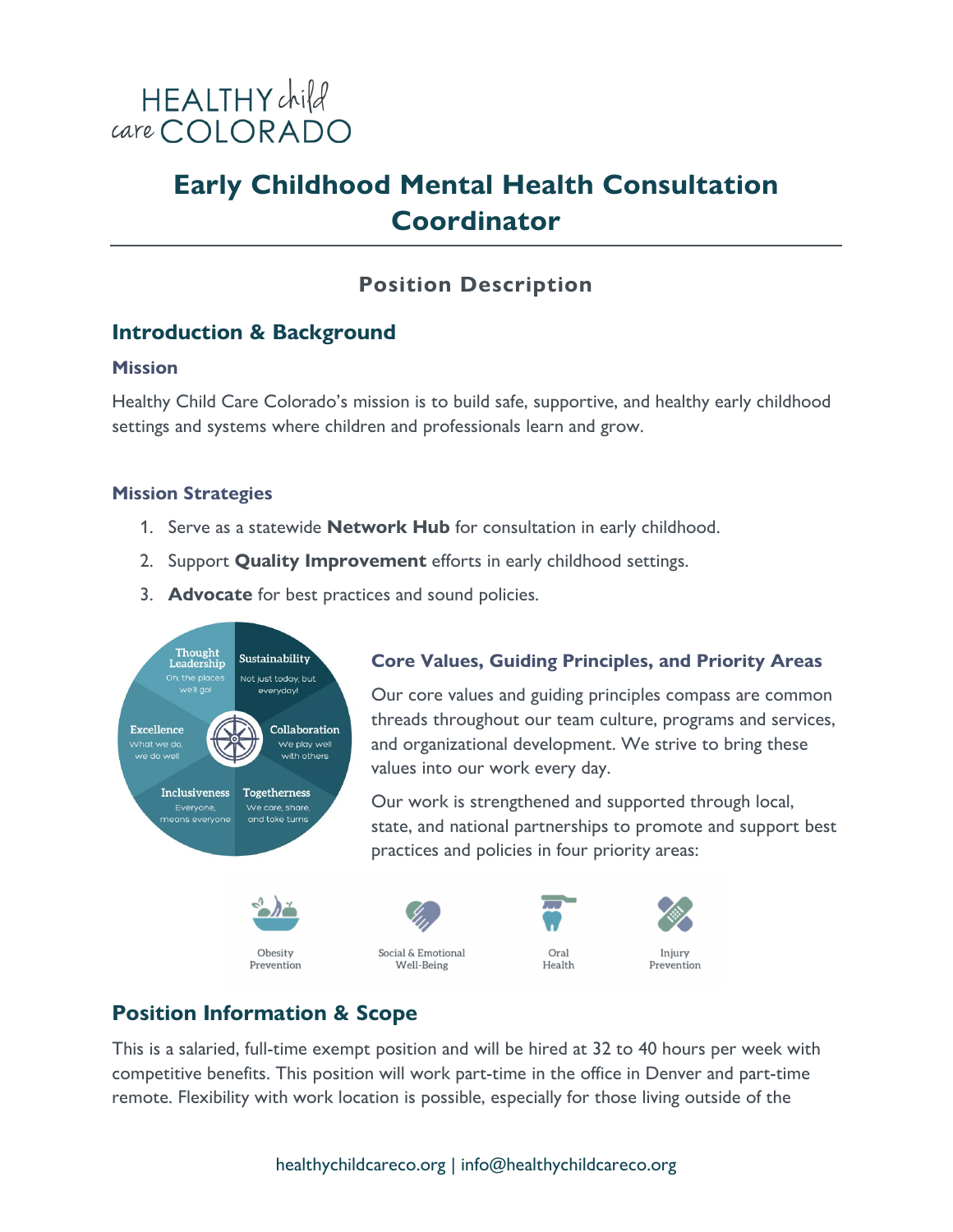Denver metro area. This position reports to the Executive Director. The ECMHC Coordinator collaborates with team members, partners, consultants, and the ECMHC Leadership Team to support the ECMHC system and services. The Coordinator's work is guided by the [ECMHC](https://healthychildcareco.org/wp-content/uploads/2022/02/ECMHC-Network-Hub-Foundations-2022.pdf)  [Network Hub Foundations](https://healthychildcareco.org/wp-content/uploads/2022/02/ECMHC-Network-Hub-Foundations-2022.pdf) and forthcoming action plan.

The Colorado Early Childhood Mental Health Consultation Network Hub strengthens connections, resources, policies, and practices for mental health consultation to ensure children, families, and programs can thrive.

This position works closely with the Child Care Health Consultation and Pyramid teams to identify areas of opportunity for enhancement and collaboration. The ECMHC Coordinator is responsible for the deliverables outlined in projects assigned to this position. The ECMHC Coordinator will develop relationships and partnerships with stakeholders, contribute to reports, provide technical assistance, track program impact data, plan and deliver professional development events.

### **Essential Duties & Responsibilities**

#### **Engagement & Support**

- Provide and track technical assistance to ECMHCs and analyze trends to identify areas where additional support and professional development may be needed
- Conduct outreach and community engagement to increase the awareness of ECMHC services and promote connections
- Effectively communicate and build relationships with ECMHCs as well as support implementation of tele-consultation and use of language services
- Write content and compile information for monthly communications, newsletters, and social media
- Support effective usage of the state Salesforce database and chatter
- Be involved and stay up-to-date through office hours, data releases, and needs associated with consultation data

#### **Practice & Implementation**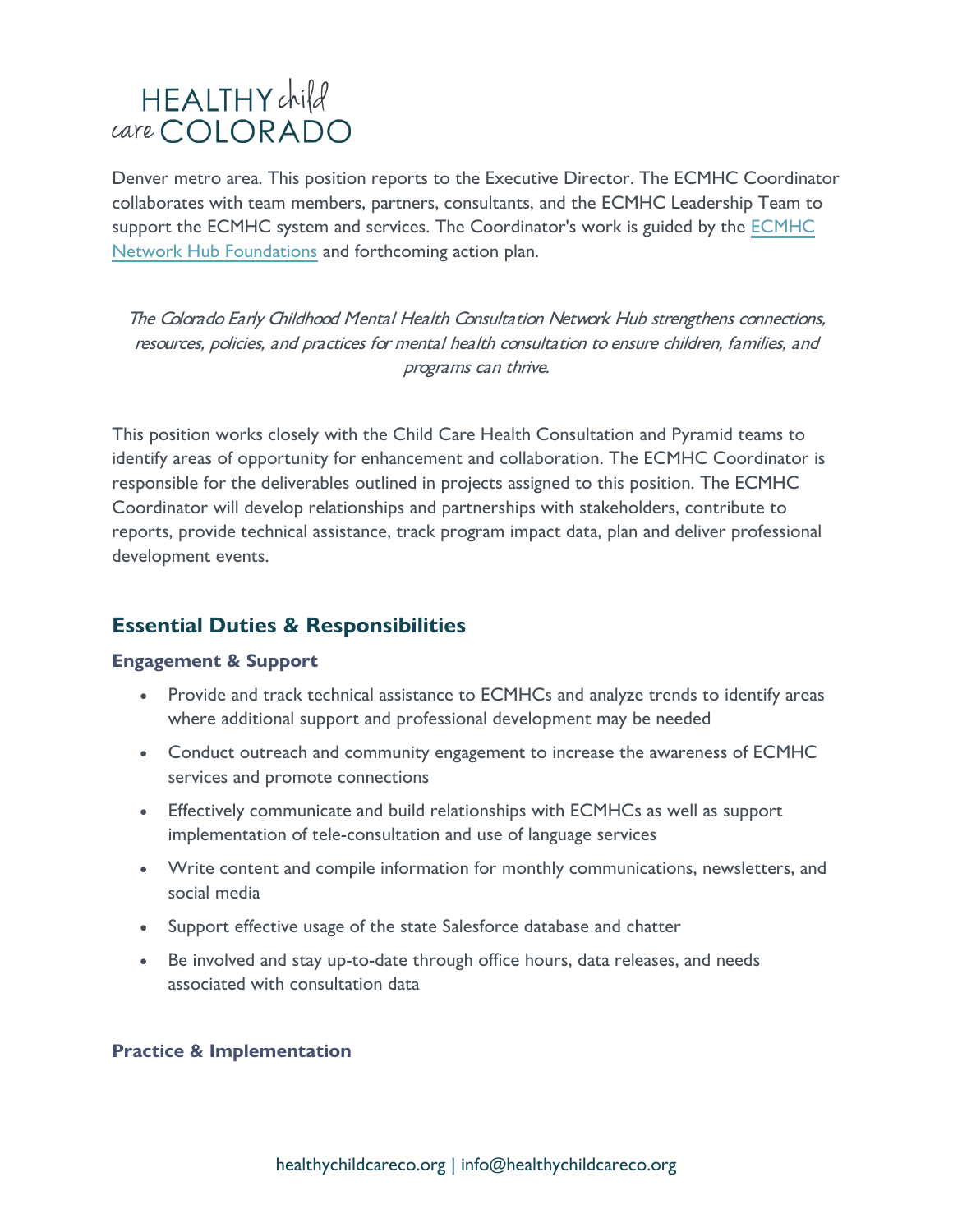- Develop relationships and strategic partnerships in early childhood, mental health, and social and emotional well-being to grow and enhance our supports and services
- Convene and facilitate monthly engagement opportunities for the ECMHC workforce to build relationships, gather updates, and resources to support their practice
- Plan and present in-person and webinar trainings and communities of practice
- Occasionally, develop trainings for early childhood professionals and/or consultants utilizing the State's Training Alignment and Approval process
- Develop and facilitate professional development opportunities including training, mentoring, communities of practice, reflective practice, and more

#### **Leadership & Advocacy**

- Collaborate with the Office of Early Childhood's Health & Well-Being Unit to coordinate communications, supports, and professional development for ECMHCs
- Facilitate the ECMHC Leadership Team orientation, recruitment, and meetings
- Collaborate with the ECMHC Leadership Team to create the ECMHC Network Hub's annual action plan
- Promote and engage in opportunities to leverage national models, integrate state systems, and balance local needs to influence systems, services, and policies
- Advocate and promote the best practices and sound policies for social and emotional well-being for children prenatal through age eight

#### **Program Management**

- Track progress and data related to contract deliverables and programmatic goals, work closely with subcontractors, and contribute to reports for funders
- Contribute to the organization's culture and framework of learning and evaluation by collecting and reviewing data and identifying areas of strength and improvement
- Actively strive to ensure that HCCC's organizational values are evident in your work and relationships both internally and externally
- Assist with ideation and grant writing related to your area of expertise
- Perform other duties as assigned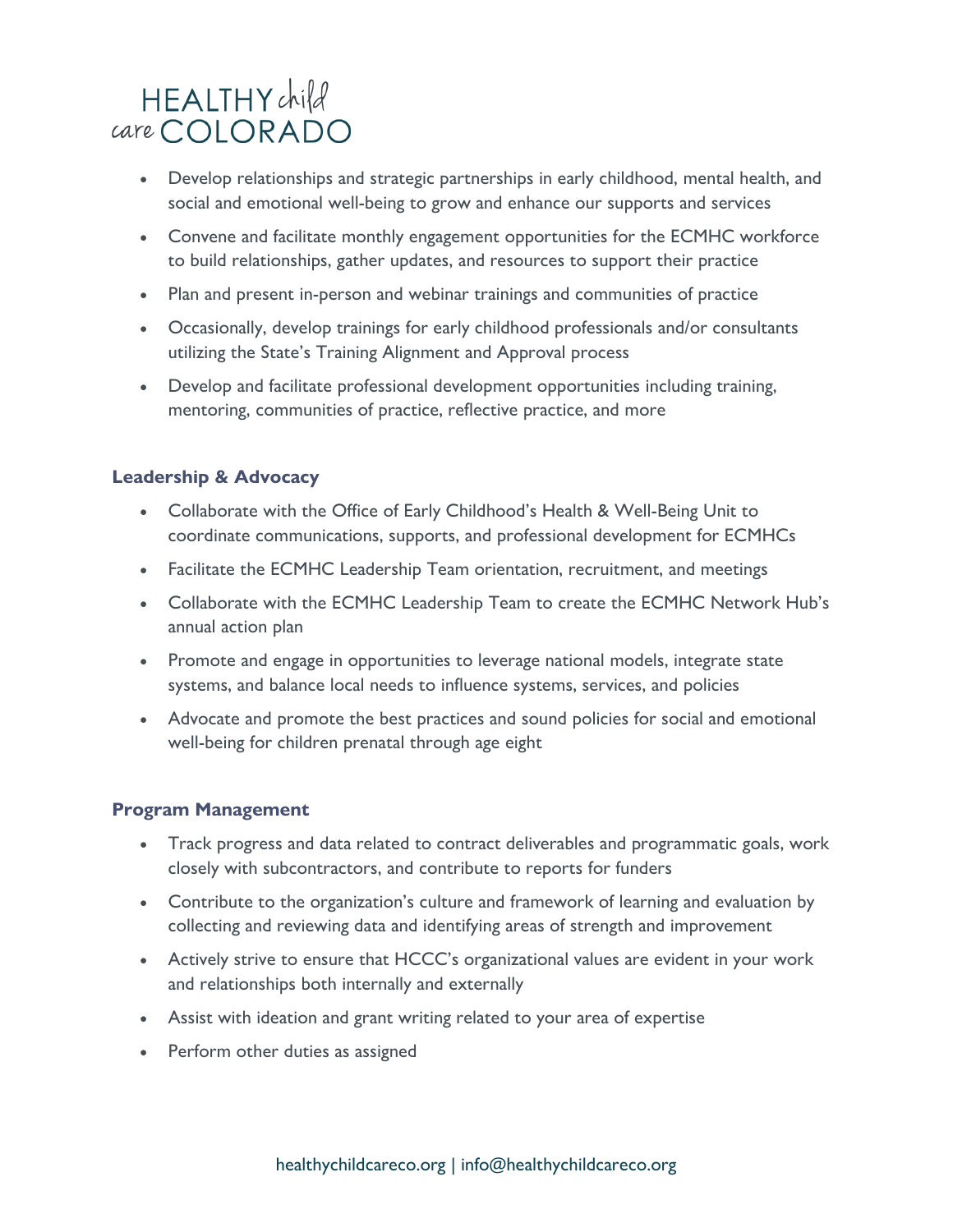## **Qualifications**

#### **Education & Experience**

Bachelor's degree required. Two or more years of experience as a project coordinator, preferable within behavioral health services or healthcare related field. Previous experience working in early childhood mental health and/or public health systems. Demonstrated effective and meaningful training delivery and meeting facilitation. Experience as a mental health clinician specializing in work with young children (ages 0-8) and their families.

#### **Knowledge**

- Knowledge of quality improvement efforts and best practices related to social and emotional development and early childhood mental health consultation
- Awareness of the landscape, strengths, challenges, and needs in the early childhood and/or public health fields
- Knowledge of adult learning principles, reflective practice, training development
- Understand the concepts of institutional and structural racism and bias and their impact on underserved and underrepresented communities
- Demonstrated knowledge and experience in supporting the practice of geographically dispersed individuals doing similar work
- Knowledge of child development, early childhood mental health theory and interventions, and trauma informed care
- Proficiency with online meeting platforms and Microsoft Office Suite to include SharePoint, Word, Excel, and PowerPoint

#### **Skills**

- Ability to work collaboratively with diverse types of people, communicating tactfully and effectively in both written and spoken form
- Ability to think across systems and sectors to create solutions and collaborations, make public presentations, analyze situations, and adopt appropriate courses of action
- Strong attention to detail and commitment to a high standard of quality
- Demonstrated ability to manage multiple projects, lead teams, and meet deadlines with strong organizational and time management skills